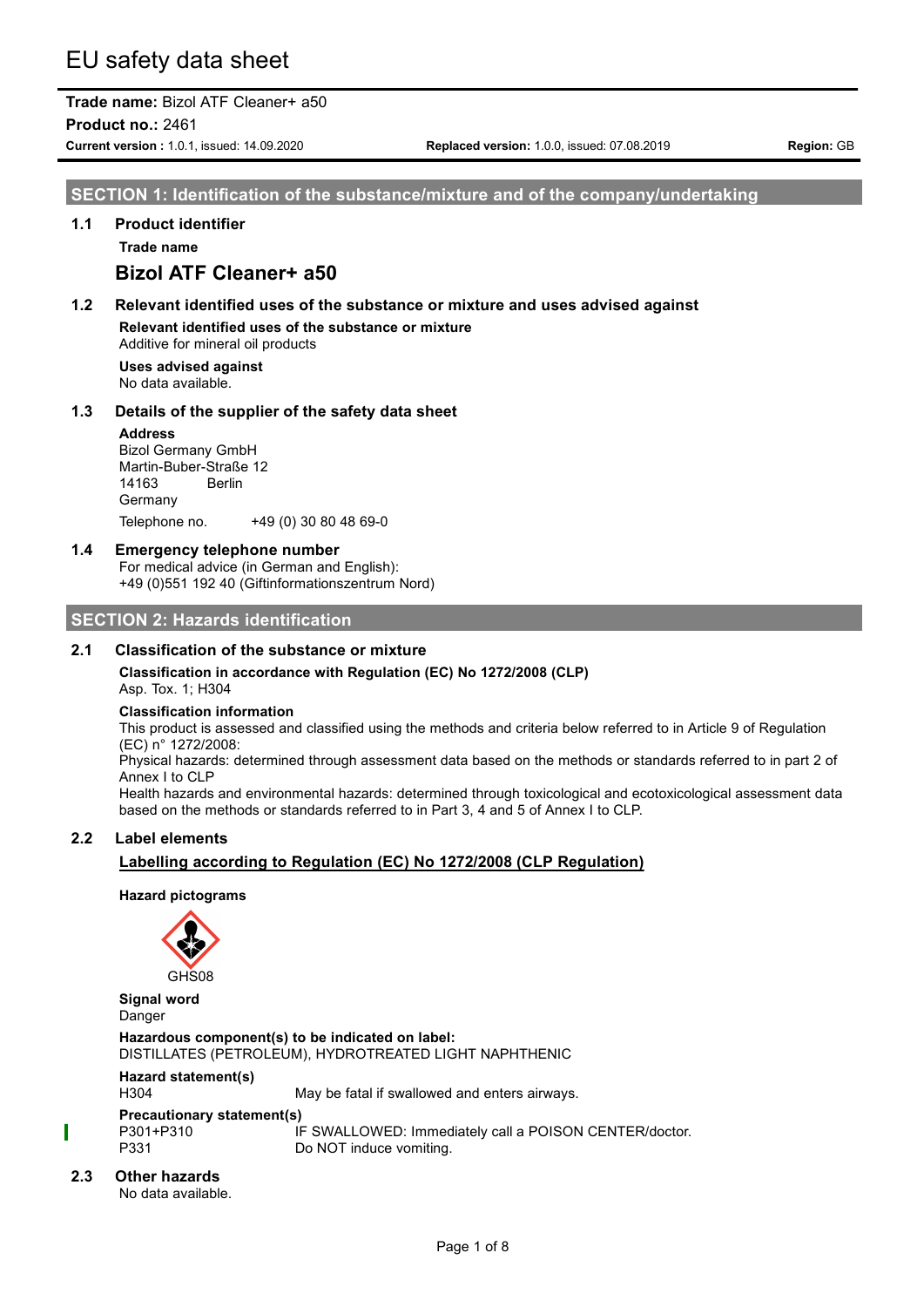**Product no.:** 2461

**Current version :** 1.0.1, issued: 14.09.2020 **Replaced version:** 1.0.0, issued: 07.08.2019 **Region:** GB

**SECTION 3: Composition/information on ingredients**

#### **3.1 Substances**

Not applicable. The product is not a substance.

#### **3.2 Mixtures**

#### **Hazardous ingredients**

| <b>No</b> | Substance name    |                                                          | <b>Additional information</b> |               |
|-----------|-------------------|----------------------------------------------------------|-------------------------------|---------------|
|           |                   | CAS / EC / Index /   Classification (EC) 1272/2008 (CLP) | <b>Concentration</b>          | $\frac{9}{6}$ |
|           | <b>REACH no</b>   |                                                          |                               |               |
| 1         |                   | DISTILLATES (PETROLEUM), HYDROTREATED LIGHT              | Contains $<$ 3 $\%$ DMSO      |               |
|           | <b>NAPHTHENIC</b> |                                                          | extract (IP 346).             |               |
|           | 64742-53-6        | Asp. Tox. 1; H304                                        | 100.00<br>$\,<\,$             | $% -b.w.$     |
|           | 265-156-6         |                                                          |                               |               |
|           | 649-466-00-2      |                                                          |                               |               |
|           | 01-2119480375-34  |                                                          |                               |               |
|           | _ . _             | .<br>$\cdots$ $\cdots$                                   |                               |               |

Full Text for all H-phrases and EUH-phrases: pls. see section 16

| <b>No</b> | <b>Note</b> | <b>Specific concentration limits</b> | <b>M-factor</b><br>(acute) | <b>M-factor</b><br>(chronic) |
|-----------|-------------|--------------------------------------|----------------------------|------------------------------|
|           | -           |                                      |                            |                              |

Full text for the notes: pls. see section 16 "Notes relating to the identification, classification and labelling of substances ((EC) No 1272/2008, Annex VI)".

### **SECTION 4: First aid measures**

#### **4.1 Description of first aid measures**

**After inhalation** No data available.

**After skin contact** No data available.

**After eye contact** No data available.

**After ingestion** No data available.

#### **4.2 Most important symptoms and effects, both acute and delayed** No data available.

### **4.3 Indication of any immediate medical attention and special treatment needed** No data available.

## **SECTION 5: Firefighting measures**

#### **5.1 Extinguishing media**

**Suitable extinguishing media** No data available. **Unsuitable extinguishing media** No data available.

- **5.2 Special hazards arising from the substance or mixture** No data available.
- **5.3 Advice for firefighters** No data available.

**SECTION 6: Accidental release measures**

#### **6.1 Personal precautions, protective equipment and emergency procedures**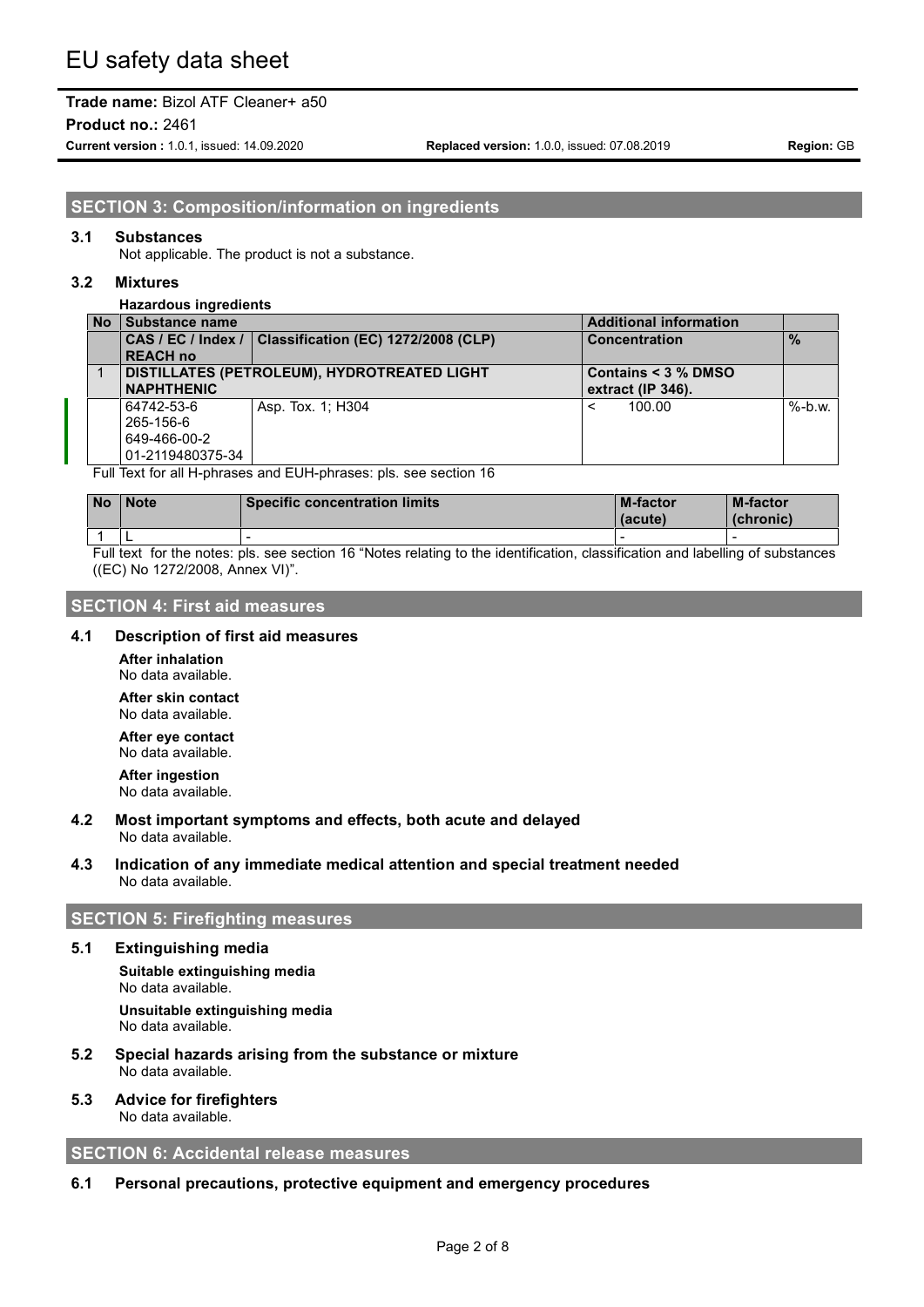#### **Product no.:** 2461

**Current version :** 1.0.1, issued: 14.09.2020 **Replaced version:** 1.0.0, issued: 07.08.2019 **Region:** GB

#### **For non-emergency personnel**

No data available. Personal protective equipment (PPE) - see Section 8.

#### **For emergency responders**

No data available. Personal protective equipment (PPE) - see Section 8.

#### **6.2 Environmental precautions** No data available.

- **6.3 Methods and material for containment and cleaning up** No data available.
- **6.4 Reference to other sections** No data available.

## **SECTION 7: Handling and storage**

- **7.1 Precautions for safe handling** No data available.
- **7.2 Conditions for safe storage, including any incompatibilities** No data available.
- **7.3 Specific end use(s)** No data available.

#### **SECTION 8: Exposure controls/personal protection**

#### **8.1 Control parameters**

#### **DNEL, DMEL and PNEC values**

#### **DNEL values (worker)**

| <b>No</b> | Substance name                                                    |                     |          | CAS / EC no |                   |
|-----------|-------------------------------------------------------------------|---------------------|----------|-------------|-------------------|
|           | <b>Effect</b><br><b>Route of exposure</b><br><b>Exposure time</b> |                     |          | Value       |                   |
|           | DISTILLATES (PETROLEUM), HYDROTREATED LIGHT NAPHTHENIC            |                     |          | 64742-53-6  |                   |
|           |                                                                   |                     |          | 265-156-6   |                   |
|           | dermal                                                            | Long term (chronic) | systemic | 0.97        | mg/kg/day         |
|           | inhalative                                                        | Long term (chronic) | systemic | 2.73        | mg/m <sup>3</sup> |
|           | inhalative                                                        | Long term (chronic) | local    | 5.58        | mg/m <sup>3</sup> |

#### **DNEL value (consumer)**

| <b>No</b> | <b>Substance name</b>                                  |                      |               | CAS / EC no |           |
|-----------|--------------------------------------------------------|----------------------|---------------|-------------|-----------|
|           | Route of exposure                                      | <b>Exposure time</b> | <b>Effect</b> | Value       |           |
|           | DISTILLATES (PETROLEUM), HYDROTREATED LIGHT NAPHTHENIC |                      |               | 64742-53-6  |           |
|           |                                                        |                      |               | 265-156-6   |           |
|           | oral                                                   | Long term (chronic)  | systemic      | 0.74        | mg/kg/day |

#### **PNEC values**

| No | Substance name                                                |             | CAS / EC no  |            |
|----|---------------------------------------------------------------|-------------|--------------|------------|
|    | ecological compartment                                        | <b>Type</b> | <b>Value</b> |            |
|    | <b>DISTILLATES (PETROLEUM), HYDROTREATED LIGHT NAPHTHENIC</b> |             | 64742-53-6   |            |
|    |                                                               |             | 265-156-6    |            |
|    | secondary poisoning                                           |             | 9.33         | mg/kg food |

#### **8.2 Exposure controls**

**Appropriate engineering controls** No data available.

#### **Personal protective equipment**

**Respiratory protection** No data available.

**Eye / face protection** No data available.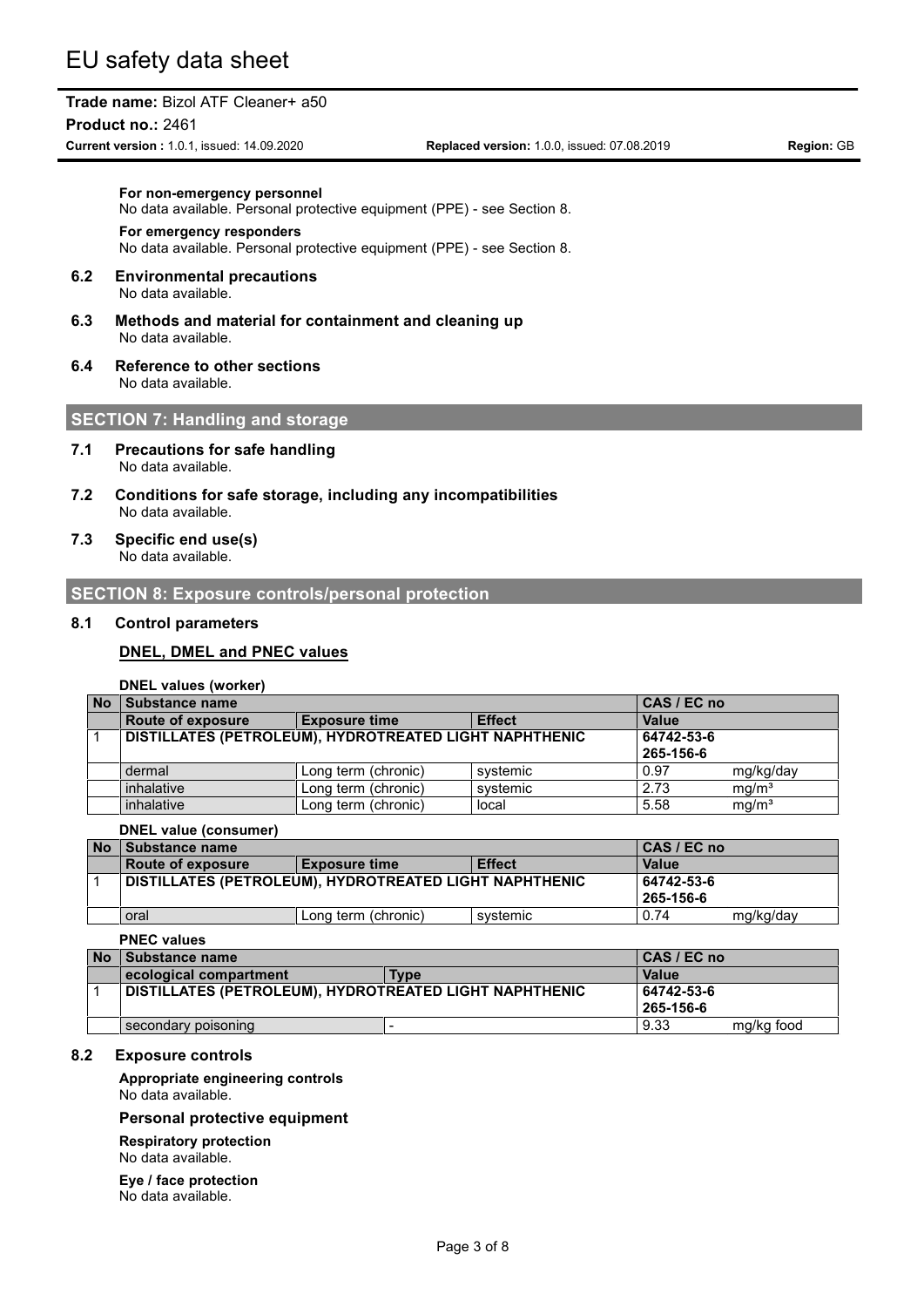#### **Product no.:** 2461

**Current version :** 1.0.1, issued: 14.09.2020 **Replaced version:** 1.0.0, issued: 07.08.2019 **Region:** GB

**Hand protection** No data available. **Environmental exposure controls** No data available.

## **SECTION 9: Physical and chemical properties**

### **9.1 Information on basic physical and chemical properties**

| <b>Form/Colour</b>                                    |
|-------------------------------------------------------|
| No data available                                     |
| <b>Odour</b>                                          |
| No data available                                     |
| <b>Odour threshold</b>                                |
| No data available                                     |
| pH value                                              |
| No data available                                     |
| <b>Boiling point / boiling range</b>                  |
| Value<br>$\overline{C}$<br>160<br>$\mathbf{I}$        |
|                                                       |
| Melting point / melting range<br>No data available    |
|                                                       |
| Decomposition point / decomposition range             |
| No data available                                     |
| <b>Flash point</b>                                    |
| $^{\circ}$ C<br>Value<br>100<br>$\mathbf{I}$          |
| <b>Auto-ignition temperature</b>                      |
| No data available                                     |
| <b>Oxidising properties</b>                           |
| No data available                                     |
|                                                       |
| <b>Explosive properties</b><br>No data available      |
|                                                       |
| <b>Flammability (solid, gas)</b><br>No data available |
|                                                       |
| Lower flammability or explosive limits                |
| No data available                                     |
| <b>Upper flammability or explosive limits</b>         |
| No data available                                     |
| Vapour pressure                                       |
| No data available                                     |
| Vapour density                                        |
| No data available                                     |
| <b>Evaporation rate</b>                               |
| No data available                                     |
|                                                       |
| <b>Relative density</b><br>No data available          |
|                                                       |
| <b>Density</b>                                        |
| No data available                                     |
| Solubility in water                                   |
| No data available                                     |
|                                                       |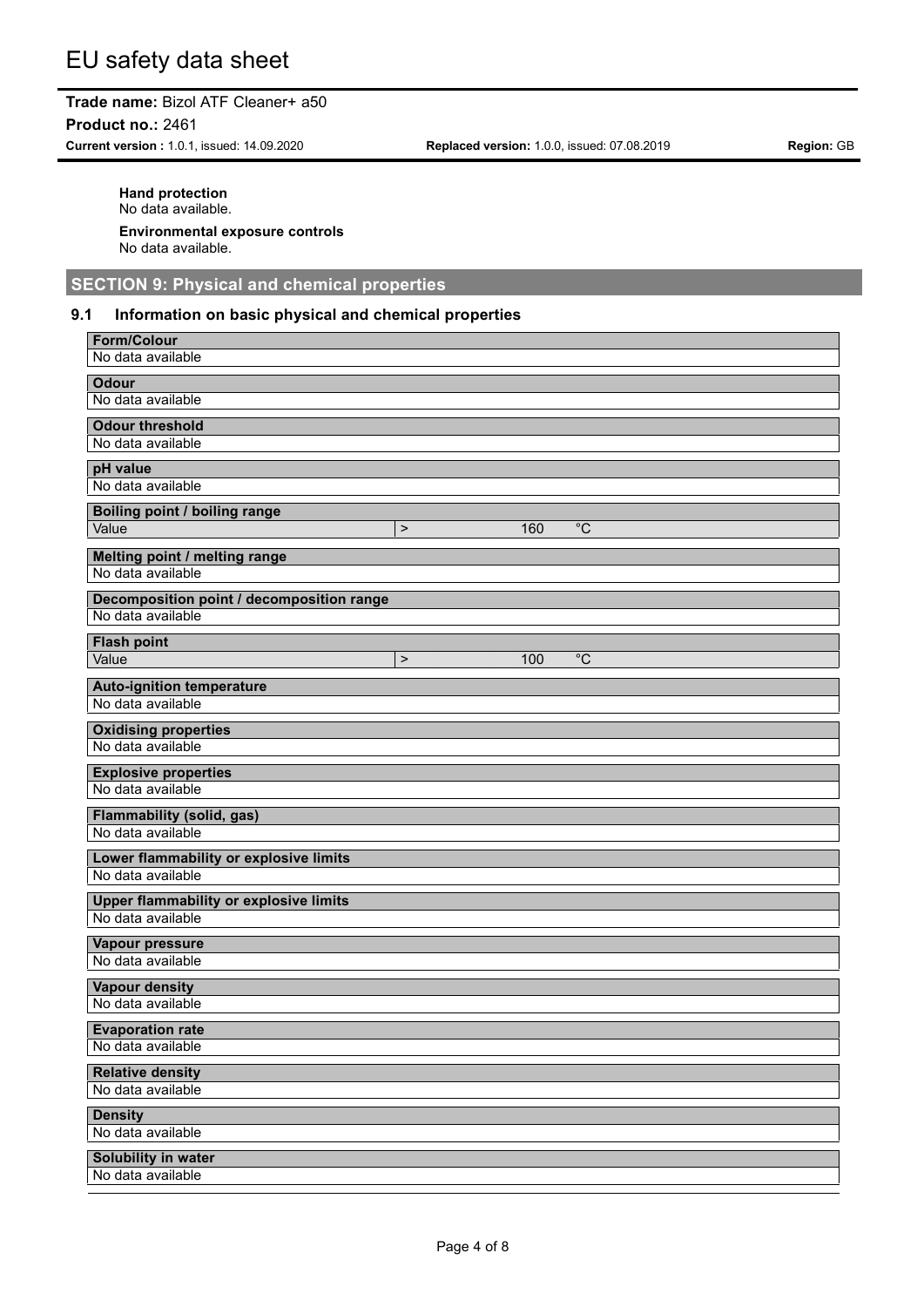#### **Product no.:** 2461

**Current version :** 1.0.1, issued: 14.09.2020 **Replaced version:** 1.0.0, issued: 07.08.2019 **Region:** GB

| Solubility(ies)                                             |           |            |                          |
|-------------------------------------------------------------|-----------|------------|--------------------------|
| No data available                                           |           |            |                          |
| Partition coefficient: n-octanol/water<br>No data available |           |            |                          |
| <b>Viscosity</b>                                            |           |            |                          |
| Value<br>Reference temperature                              |           | 20.5<br>40 | mm <sup>2</sup> /s<br>°C |
| Type                                                        | kinematic |            |                          |

### **9.2 Other information**

**Other information**

No data available.

### **SECTION 10: Stability and reactivity**

- **10.1 Reactivity** No data available.
- **10.2 Chemical stability** No data available.
- **10.3 Possibility of hazardous reactions** No data available.
- **10.4 Conditions to avoid** No data available.
- **10.5 Incompatible materials** No data available.
- **10.6 Hazardous decomposition products** No data available.

### **SECTION 11: Toxicological information**

#### **11.1 Information on toxicological effects**

|         | <b>Acute oral toxicity</b>            |                    |            |      |                  |  |
|---------|---------------------------------------|--------------------|------------|------|------------------|--|
|         | No Substance name                     |                    | CAS no.    |      | EC no.           |  |
|         | DISTILLATES (PETROLEUM), HYDROTREATED |                    | 64742-53-6 |      | 265-156-6        |  |
|         | <b>LIGHT NAPHTHENIC</b>               |                    |            |      |                  |  |
| LD50    |                                       | $\geq$             |            | 5000 | mg/kg bodyweight |  |
| Species |                                       | rat                |            |      |                  |  |
| Method  |                                       | <b>OECD 401</b>    |            |      |                  |  |
| Source  |                                       | ECHA / Read across |            |      |                  |  |
|         |                                       |                    |            |      |                  |  |
|         |                                       |                    |            |      |                  |  |
|         | <b>Acute dermal toxicity</b>          |                    |            |      |                  |  |
|         | No Substance name                     |                    | CAS no.    |      | EC no.           |  |
|         | DISTILLATES (PETROLEUM), HYDROTREATED |                    | 64742-53-6 |      | 265-156-6        |  |
|         | <b>LIGHT NAPHTHENIC</b>               |                    |            |      |                  |  |
| LD50    |                                       | $\geq$             |            | 5000 | mg/kg bodyweight |  |
| Species |                                       | rabbit             |            |      |                  |  |
| Method  |                                       | OECD 402           |            |      |                  |  |
| Source  |                                       | ECHA / Read across |            |      |                  |  |

## **Acute inhalational toxicity**

| <b>No</b> | Substance name                        |      | CAS no.    |      | EC no.    |
|-----------|---------------------------------------|------|------------|------|-----------|
| $\vert$ 1 | DISTILLATES (PETROLEUM), HYDROTREATED |      | 64742-53-6 |      | 265-156-6 |
|           | <b>LIGHT NAPHTHENIC</b>               |      |            |      |           |
| LC50      |                                       |      |            | 5.53 | mg/l      |
|           | Duration of exposure                  |      |            |      |           |
|           | State of aggregation                  | mist |            |      |           |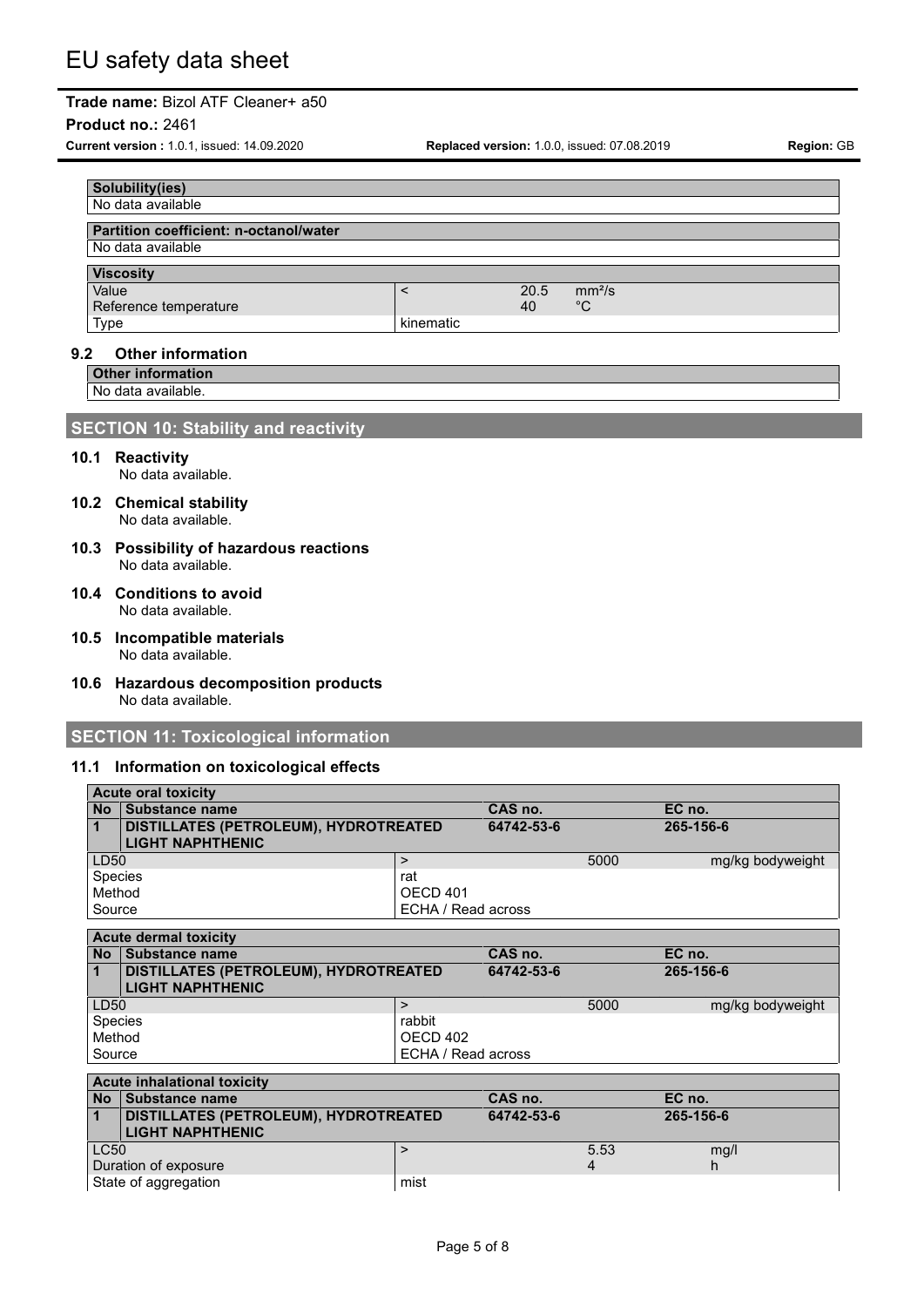#### **Product no.:** 2461

| Current version: 1.0.1, issued: 14.09.2020             | Replaced version: 1.0.0, issued: 07.08.2019      | Region: GB |
|--------------------------------------------------------|--------------------------------------------------|------------|
| Species<br>Method<br>Source                            | rat<br>OECD <sub>403</sub><br>ECHA / Read across |            |
| <b>Skin corrosion/irritation</b><br>No data available  |                                                  |            |
| Serious eye damage/irritation<br>No data available     |                                                  |            |
| Respiratory or skin sensitisation<br>No data available |                                                  |            |
| <b>Germ cell mutagenicity</b><br>No data available     |                                                  |            |
| <b>Reproduction toxicity</b><br>No data available      |                                                  |            |
| Carcinogenicity<br>No data available                   |                                                  |            |
| <b>STOT - single exposure</b><br>No data available     |                                                  |            |
| <b>STOT - repeated exposure</b><br>No data available   |                                                  |            |
| <b>Aspiration hazard</b><br>No data available          |                                                  |            |

# **SECTION 12: Ecological information**

## **12.1 Toxicity**

|              | <b>Toxicity to fish (acute)</b>                                         |                     |            |       |           |  |
|--------------|-------------------------------------------------------------------------|---------------------|------------|-------|-----------|--|
|              | No data available                                                       |                     |            |       |           |  |
|              | <b>Toxicity to fish (chronic)</b>                                       |                     |            |       |           |  |
|              | No data available                                                       |                     |            |       |           |  |
|              |                                                                         |                     |            |       |           |  |
| <b>No</b>    | <b>Toxicity to Daphnia (acute)</b><br>Substance name                    |                     | CAS no.    |       | EC no.    |  |
| $\mathbf{1}$ | <b>DISTILLATES (PETROLEUM), HYDROTREATED</b><br><b>LIGHT NAPHTHENIC</b> |                     | 64742-53-6 |       | 265-156-6 |  |
| <b>EL50</b>  |                                                                         | $\geq$              |            | 10000 | mg/l      |  |
|              | Duration of exposure                                                    |                     |            | 48    | h         |  |
| Species      |                                                                         | Daphnia magna       |            |       |           |  |
| Method       |                                                                         | OECD <sub>202</sub> |            |       |           |  |
| Source       |                                                                         | <b>ECHA</b>         |            |       |           |  |
|              | <b>Toxicity to Daphnia (chronic)</b>                                    |                     |            |       |           |  |
|              | No data available                                                       |                     |            |       |           |  |
|              |                                                                         |                     |            |       |           |  |
|              | Toxicity to algae (acute)                                               |                     |            |       |           |  |
|              | No data available                                                       |                     |            |       |           |  |
|              | Toxicity to algae (chronic)                                             |                     |            |       |           |  |
|              | No data available                                                       |                     |            |       |           |  |
|              | <b>Bacteria toxicity</b>                                                |                     |            |       |           |  |
|              | No data available                                                       |                     |            |       |           |  |
|              | 12.2 Persistence and degradability                                      |                     |            |       |           |  |

- No data available.
- **12.3 Bioaccumulative potential**

No data available.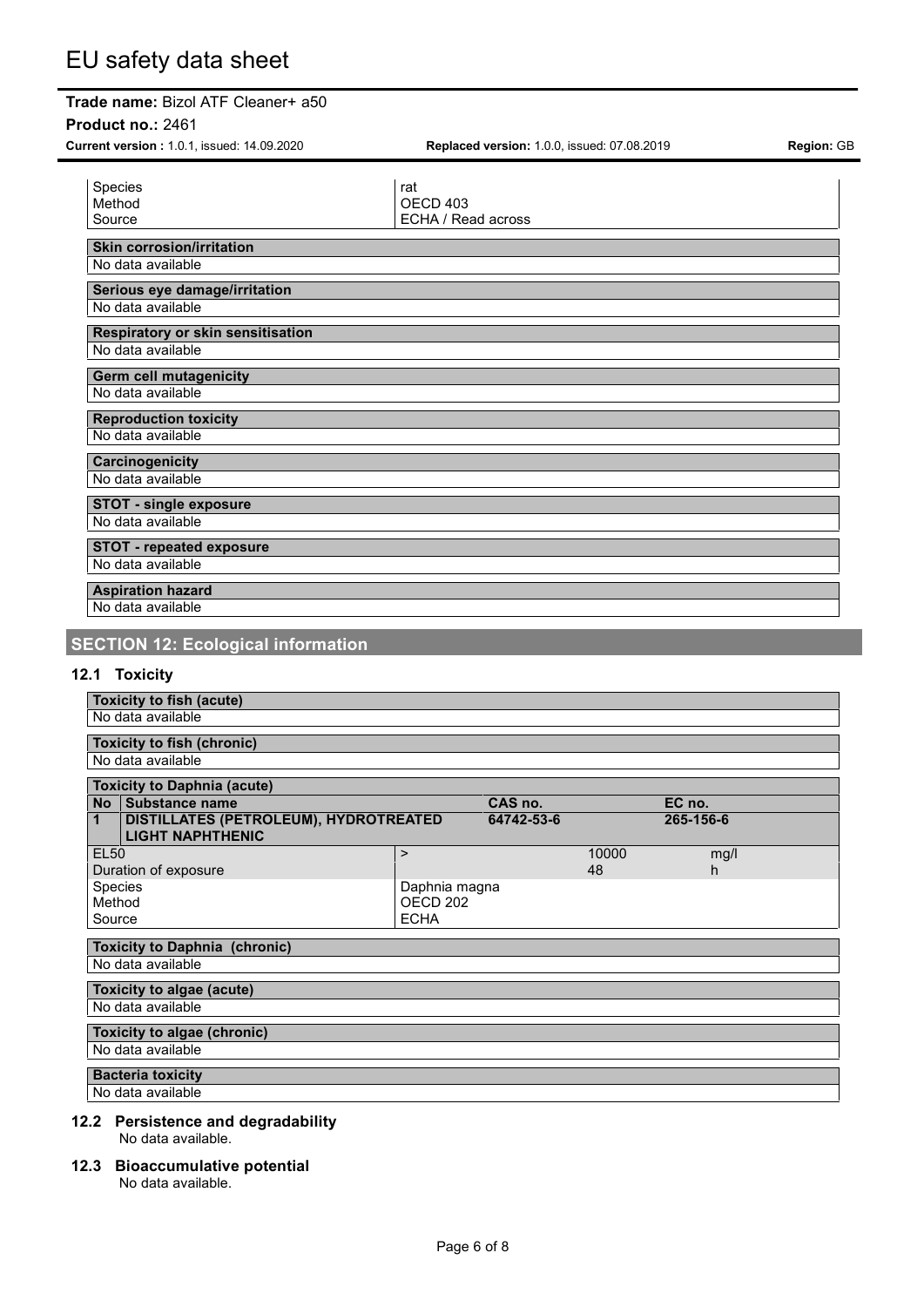**Product no.:** 2461

**Current version :** 1.0.1, issued: 14.09.2020 **Replaced version:** 1.0.0, issued: 07.08.2019 **Region:** GB

|      | 12.4 Mobility in soil<br>No data available.                                                              |
|------|----------------------------------------------------------------------------------------------------------|
|      | 12.5 Results of PBT and vPvB assessment<br>No data available.                                            |
|      | 12.6 Other adverse effects<br>No data available.                                                         |
|      | <b>SECTION 13: Disposal considerations</b>                                                               |
| 13.1 | <b>Waste treatment methods</b><br>No data available.                                                     |
|      | <b>SECTION 14: Transport information</b>                                                                 |
| 14.1 | <b>Transport ADR/RID/ADN</b><br>The product is not subject to ADR/RID/ADN regulations.                   |
|      | 14.2 Transport IMDG<br>The product is not subject to IMDG regulations.                                   |
| 14.3 | <b>Transport ICAO-TI / IATA</b><br>The product is not subject to ICAO-TI / IATA regulations.             |
|      | 14.4 Other information<br>No data available.                                                             |
|      | 14.5 Environmental hazards<br>Information on environmental hazards, if relevant, please see 14.1 - 14.3. |
| 14.6 | Special precautions for user<br>No data available.                                                       |
| 14.7 | Transport in bulk according to Annex II of Marpol and the IBC Code<br>Not relevant                       |
|      | <b>SECTION 15: Regulatory information</b>                                                                |
| 15.1 | Safety, health and environmental regulations/legislation specific for the substance or mixture           |
|      | <b>EU</b> regulations                                                                                    |

## **Regulation (EC) No 1907/2006 (REACH) Annex XIV (List of substances subject to authorisation)**

According to the data available and/or specifications supplied by upstream suppliers, this product does not contain any substances considered as substances requiring authorisation as listed on Annex XIV of the REACH regulation (EC) 1907/2006.

### **REACH candidate list of substances of very high concern (SVHC) for authorisation**

According to available data and the information provided by preliminary suppliers, the product does not contain substances that are considered substances meeting the criteria for inclusion in annex XIV (List of Substances Subject to Authorisation) as laid down in Article 57 and article 59 of REACH (EC) 1907/2006.

| Regulation (EC) No 1907/2006 (REACH) Annex XVII: RESTRICTIONS ON THE MANUFACTURE, PLACING ON |                   |
|----------------------------------------------------------------------------------------------|-------------------|
| THE MARKET AND USE OF CERTAIN DANGEROUS SUBSTANCES. PREPARATIONS AND ARTICLES                |                   |
| The product is considered being subject to REACH regulation (EC) 1907/2006 annexe            | No $\overline{3}$ |
| XVII.                                                                                        |                   |

**Directive 2012/18/EU on the control of major-accident hazards involving dangerous substances** This product is not subject to Part 1 or 2 of Annex I.

#### **15.2 Chemical safety assessment**

No data available.

## **SECTION 16: Other information**